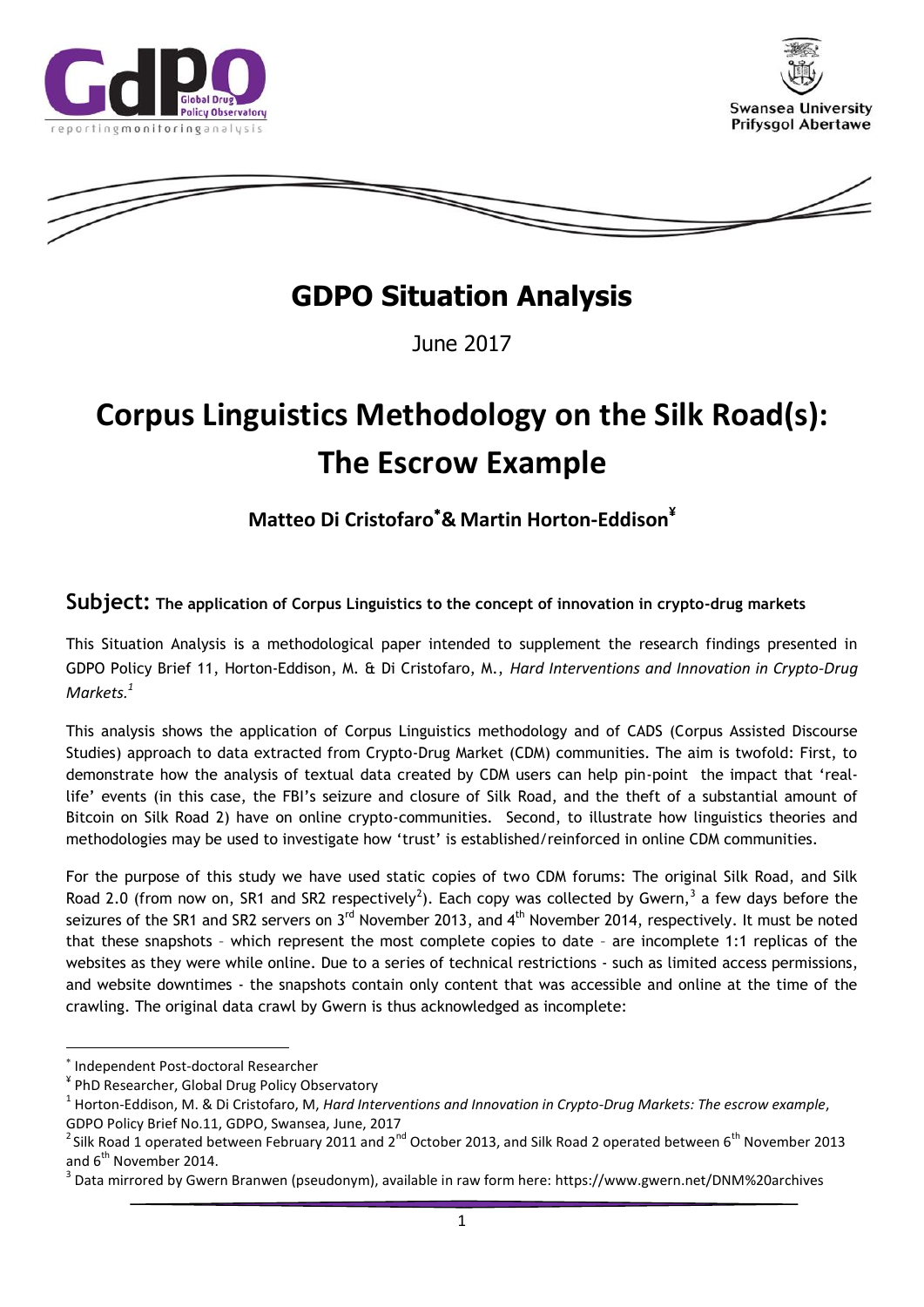[...] any analysis must take seriously the incompleteness of each crawl and the fact that there is a lot and always will be a lot of missing data, and do things like focus on what can be inferred from "random" sampling  $[...]^4$ 

Accordingly, every analysis – including this one – must take into account the aforementioned limitations, and is consequently limited *a-priori*. The adoption of a methodology (Corpus Linguistics) and an approach (CADS) that allows the interrogation of the whole of the selected CDM archives - as one holistic database (i.e. a corpus) - is our approach to these limitations. By looking at the 'bigger picture' as a way of filtering and pin-pointing which parts of the data show peculiarities - and that may be further analysed quantitatively – we aimed to limit the presence of errors and/or inconsistencies.

For the purpose of our analysis we have focussed on those parts of the data (SR1 and SR2 snapshots) that include the forum messages, excluding those pages (e.g. user profiles and website statistics) that do not contain exchanges of messages between users. Among the data that was excluded are the so-called 'vendor pages': generally short profiles written by the vendors themselves to introduce their shop and their products, and to provide information regarding payments and shipping. These pages are also the ones where users can leave their feedback after a transaction has been made. Vendor pages were excluded for three main reasons: i) as we are conducting a linguistic analysis we need to collect as much data as possible. Vendor pages represent only a small part of the pages crawled<sup>5</sup> and contain small parts of (mostly descriptive) texts. ii) Linked to point i., feedback on vendor pages tends to be considered by the CDM users as "useless" because vendors are known to post fake reviews to increase their overall-rating<sup>6</sup>. iii) Even when present, textual data in vendor pages is not interactional.

### **Data extraction/formatting**

Once the non-forum pages were filtered out, a combination of X-Path strings and of custom Python scripts were used to extract all the textual data contained in the forum pages, while preserving a layer of metadata for filtering/limiting the analysis on the basis of details such as: username of the author; publication date; title of the post; and name of the section in which the messages was posted in. Succinctly, the forum pages were first "converted" into pseudo-XML files, which were then used to feed a relational database. This resulted in an annotated corpus for each website; each corpus was then loaded into CQPweb, a corpus analysis framework whose purpose is to conduct linguistic analysis.<sup>7</sup>

## **Methodology**

The employment of CADS in digital media research is well attested, and has supported analyses of e.g. influence, ideology, immigration, and social benefits.  $8$  CADS relies on the integration of a quantitative-oriented methodology (Corpus Linguistics) and a qualitative-focussed approach (Discourse Studies), which facilitates the task of interpreting discourses and attitudes in vast datasets. The researcher/s can therefore rely on statistical methods to 'pinpoint[...] areas of interest for a subsequent close analysis.'<sup>9</sup> The approach is typically inductive, 'hovering between the corroboration of what is felt to be known' and "serendipitous" discovery. <sup>10</sup> CADS requires

<sup>9</sup> See Baker et al 2008, P.28, Baker and McEnery (ed.) 2015

 $\ddot{\phantom{a}}$ 4 http://www.gwern.net/DNM%20archives#interpreting-analyzing Accessed, 10<sup>th</sup> March 2017

<sup>5</sup> 1102 pages for SR1, 671 for SR2. For comparison, the forum pages included in the two corpora amount to 193,622 and 53,476 files for SR1 and SR2 respectively.

 $^6$ Lorenzo-Dus and Di Cristofaro (in preparation) 'I know this whole market is based on the trust you put on me and I don't take that lightly': A Corpus Assisted Discourse Studies approach to trust in Silk Road.

<sup>7</sup> http://www.lancaster.ac.uk/staff/hardiea/cqpweb-paper.pdf

 $^8$  See Baker et al 2013; Zappavigna 2013; Baker and McEnery 2015; Lorenzo-Dus and Di Cristofaro 2016; Prentice et al 2013

 $10$  See Partington 2006, P.12 & Marchi et al, 2017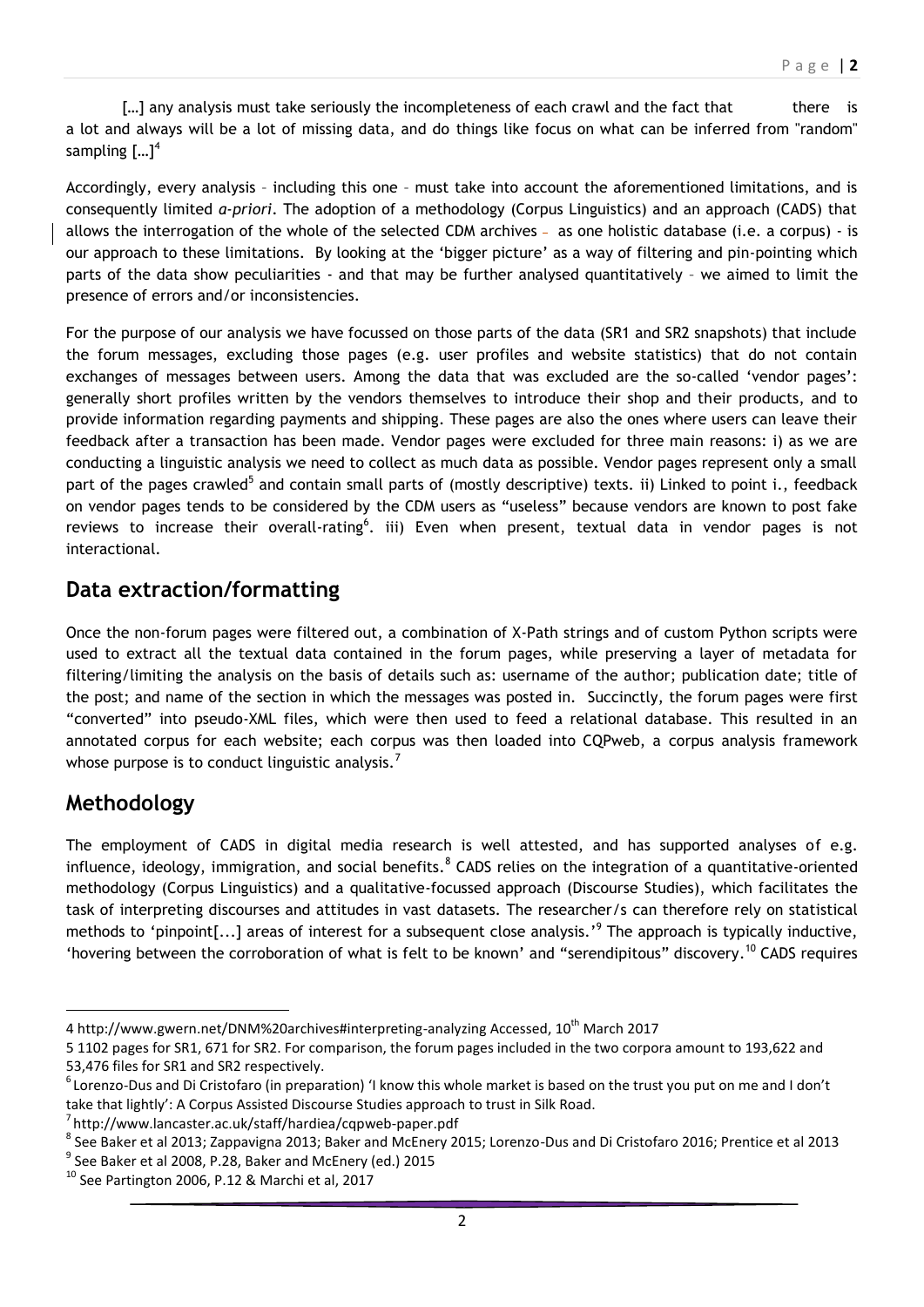a degree of engagement with the data<sup>11</sup> that is often grounded on extra-linguistic knowledge concerning the data itself and its authors (the virtual Silk Road communities in our case). This renders the methodology particularly fitting for inter-disciplinary research, where different background and knowledge levels work towards the same aim. The analysis of the SR1 and SR2 forums was therefore characterised by a constant interaction of theoretical frameworks (linguistics and public policy), language data (the SR1 and SR2 corpora), and extra-linguistics knowledge (technical and historical aspects of the two communities).

The quantitative analysis was largely conducted through the lens of *collocations,* a notion that relies on the knowledge that the relations existing between (and among) words create meanings. In other words (emphasis in the original)

"[…] the term *collocation* denotes the idea that important aspects of the meaning of a word (or another linguistic unit) are not contained within the word itself, considered in isolation, but rather subsist in the characteristic associations that the word participates in, alongside other words or structures with which it frequently co-occurs  $[...]$ ."<sup>12</sup>

Therefore, the meaning(s) that a combination of two words W1 and W2 conveys is merely not the product of "meaning W1" + "meaning W2", but it can be a meaning that is unique to this combination and only loosely based on the meanings of the single elements. This theoretical aspect is operationalised through the calculation of *collocates*, i.e. the words that significantly co-occur in the corpus with the searched word. A *collocate* is therefore the result of a quantitative analysis that, through statistical measurements, seeks to identify the relation between a word and the words that appear with it in the data, and to help the researcher identify features of the data that are both salient and peculiar.

In tables 1 and 2 we have included the top 25 collocates of our search term *escrow* in SR1 and SR2 respectively to illustrate our approach:

| Rank | <b>Collocate</b><br>(lemma) | Observed<br>collocate<br>freq. | Log-<br>Likelihood |
|------|-----------------------------|--------------------------------|--------------------|
| 1    | in                          | 11998                          | 22717.892          |
| 2    | stay                        | 3076                           | 18601.919          |
| 3    | system                      | 3051                           | 16579.63           |
| 4    | out                         | 3168                           | 5468.932           |
| 5    | outside                     | 843                            | 4210.66            |
| 6    | Sheep                       | 915                            | 3726.683           |
| 7    | Hedge                       | 508                            | 3634.341           |
| 8    | release                     | 681                            | 3424.318           |
| 9    | full                        | 898                            | 3416.609           |
| 10   | service                     | 978                            | 2996.513           |
| 11   | no                          | 2077                           | 2669.195           |
| 12   | escrow                      | 675                            | 2379.271           |
| 13   | fund                        | 547                            | 2107.805           |
| 14   | within                      | 646                            | 2067.155           |
| 15   | of                          | 5562                           | 1933.389           |

#### **SEQ Illustration \\* ARABIC1. Illustration: SR1 escrow collocates**

 $11$  cf. Partington, Duguid, Taylor, 2013, Pp. 11-14

 $\ddot{\phantom{a}}$ 

<sup>&</sup>lt;sup>12</sup> McEnery and Hardie, 2012, Pp.122-123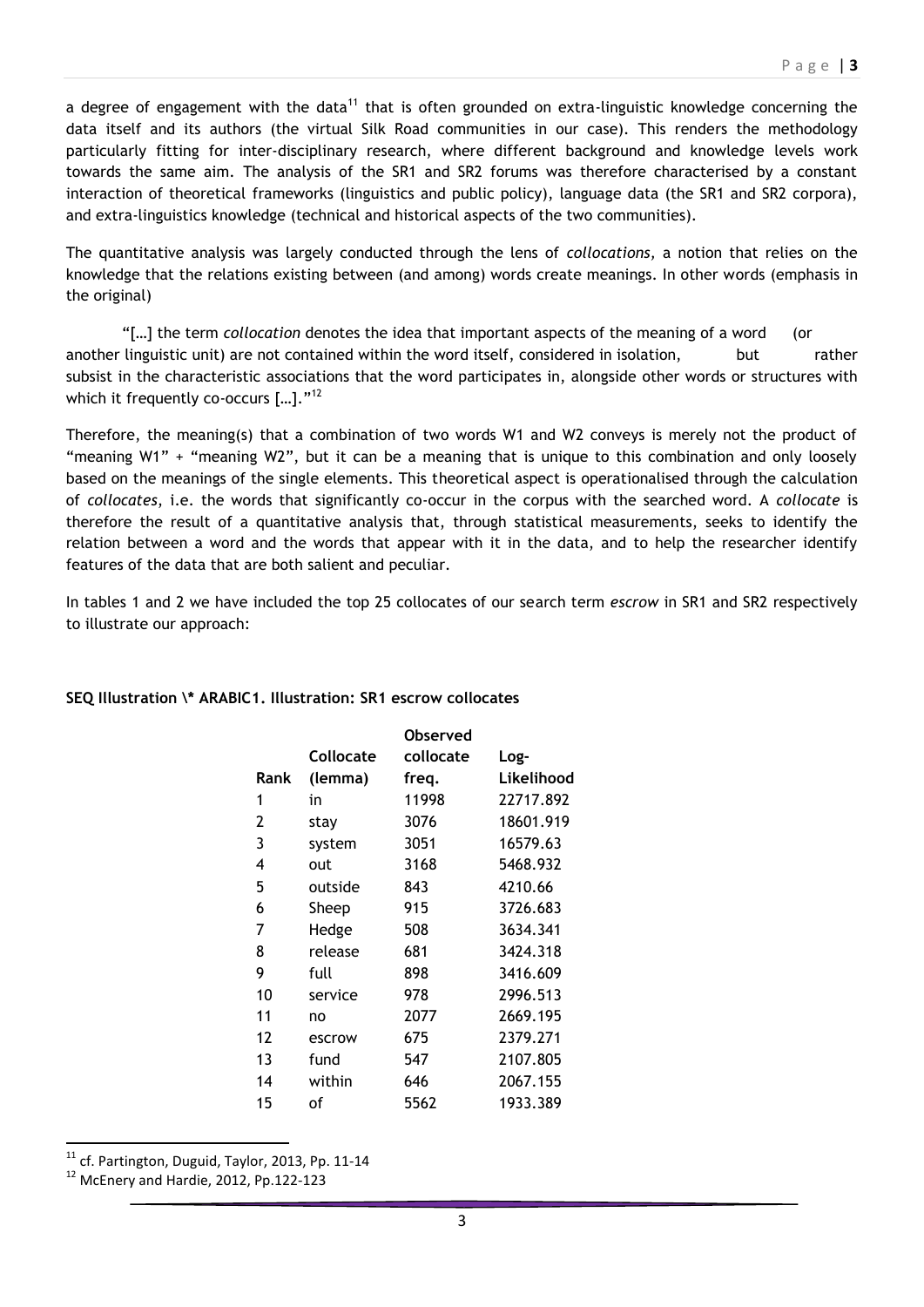| 16 | deal        | 701  | 1684.941 |
|----|-------------|------|----------|
| 17 | money       | 892  | 1675.15  |
| 18 | use         | 1764 | 1671.26  |
| 19 | se          | 284  | 1630.471 |
| 20 | through     | 835  | 1531.887 |
| 21 | and         | 6869 | 1454.823 |
| 22 | hold        | 456  | 1354.734 |
| 23 | transaction | 585  | 1300.596 |
| 24 | protection  | 258  | 1281.842 |
| 25 | hedging     | 171  | 1278.128 |

**2. Illustration: SR2 escrow collocates**

|      |                  | <b>Observed</b> |            |
|------|------------------|-----------------|------------|
|      | <b>Collocate</b> | collocate       | Log-       |
| Rank | (lemma)          | freq.           | Likelihood |
| 1    | system           | 2918            | 17565.259  |
| 2    | in               | 8524            | 13278.991  |
| 3    | pend             | 1696            | 12486.737  |
| 4    | no               | 2885            | 5359.098   |
| 5    | full             | 1051            | 4245.852   |
| 6    | fund             | 877             | 3857.497   |
| 7    | money            | 1368            | 3252.235   |
| 8    | <b>Offer</b>     | 894             | 3028.596   |
| 9    | release          | 628             | 2944.594   |
| 10   | stay             | 808             | 2767.16    |
| 11   | balance          | 623             | 2673.937   |
| 12   | centralized      | 281             | 2397.929   |
| 13   | without          | 767             | 1985.973   |
| 14   | implement        | 401             | 1857.834   |
| 15   | Pending          | 232             | 1811.04    |
| 16   | with             | 2523            | 1325.092   |
| 17   | tie              | 259             | 1322.685   |
| 18   | use              | 1366            | 1251.426   |
| 19   | an               | 1345            | 1161.093   |
| 20   | stick            | 403             | 1148.826   |
| 21   | coin             | 680             | 1131.867   |
| 22   | market           | 678             | 1052.886   |
| 23   | until            | 530             | 1047.498   |
| 24   | there            | 1345            | 916.29     |
| 25   | dispute          | 220             | 816.316    |

It must be noted here that the Log-Likelihood values cannot be compared across the two different corpora (i.e. SR1 and SR2), since Log-Likelihood is a statistical significance measure and its results are specifically dependent on the size of the data being analysed. Therefore e.g. the word *no* – which appears as collocate of *escrow* in both SR1 and SR2 - is ranked 11<sup>th</sup> in SR1 and 4<sup>th</sup> in SR2, with Log-Likelihood values of 2669.195 and 5359.098 respectively. These two Log-Likelihood values cannot be compared: it cannot be stated that e.g. *no* is a collocate whose significance to *escrow* is double in SR2 than it is in SR1. In fact, Log-Likelihood shows that the appearance of a collocate is not due to chance: that its relation to the search term is statistically significant.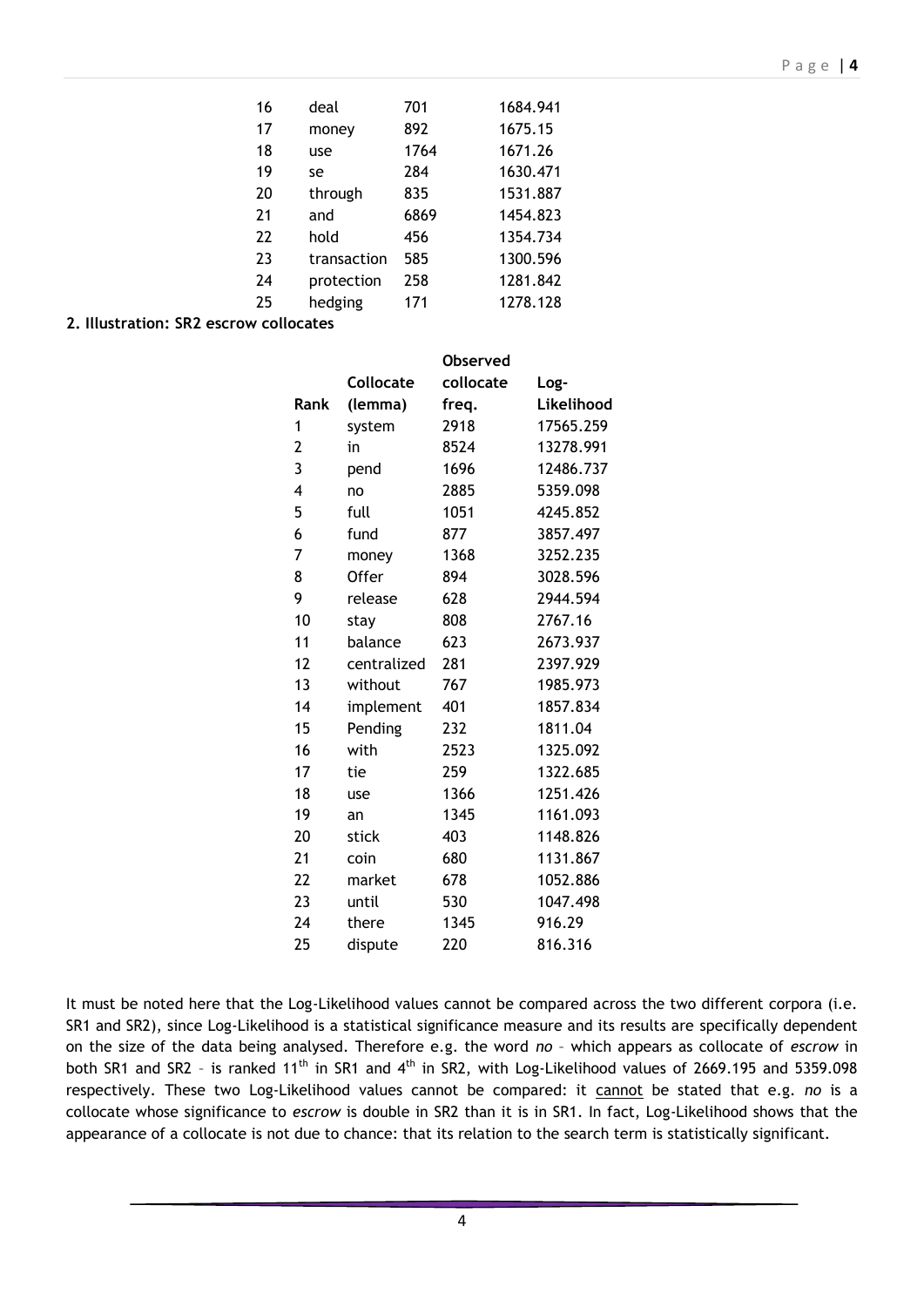It goes without saying that this quantitative approach is far from being sufficient in describing *how* escrow is used in the data, and to analyse the relation it has with its collocates. Hence these results have to be interpreted qualitatively, specifically through manual analysis of the term's occurrences (or of a sample of occurrences), where the collocates for the searched term (escrow) act as "entry points" to discover "how" escrow is discussed – and how the concept of escrow is *used* - in the two online communities under consideration.

## **Analysis**

The aim of the qualitative analysis of the collocates calculated by means of the quantitative approach is to understand if – in the case of our case study – there has been a change in the way in which escrow is "written about." The importance of adopting a qualitative approach can be exemplified by describing what the analysis of those occurrences – in SR1 and SR2 – where *system* is a collocate of *escrow* show. The word *system* is a highly significant collocate in both corpora, but it is used in different ways – and with different connotations – in the two data sets. In SR1 it is used to refer to "positive" aspects of the *escrow*, which is understood as a way of protecting the users and as a barometer to evaluate other markets, as illustrated in examples (1) – (4):

(1) The escrow system is in place for a reason - to provide protection (SR1)

(2) Since i had registered on the BMR for some counterfeit money but i got scammed pretty bad so now I want to stay within so old trusted SR escrow system . (SR1)

(3) I swore I'd never go anywhere else because SR was the most sophisticated of all the drug sites and had wide array of quality products. And the fucking escrow system was fucking awesome. (SR1)

(4) They do have an escrow system and it's almost sad how many SR users are over in their forums writing post after post about how they won't buy from Sheep until an escrow system is implemented-- all because they heard from someone else that there is no escrow without investigating it for themselves. (SR1)

Conversely in SR2 *system* is used as a collocate of *escrow* in ways that denote a "negative" stance, based on the fact that the *escrow system* used in SR1 ultimately resulted in the loss of Bitcoin during the FBI's seizure of the site, and users were urging the market administrators to create a new *escrow system* in SR2 that would guarantee financial security, as examples (5) – (8) illustrate.

(5) Don't forget to use PGP and I would recommend not purchasing from the Silk Road [2.0] just yet, Wait for the administrators to implement their escrow system so as to avoid being scammed as much as possible. (SR2)

(6) I would not be surprised if it was somewhere in between Evolution's Multi-Sig Escrow System and Alpaca's Multi-Sig LITE Escrow System . It might be the right balance between functionality and ease of use … … I guess we will have to wait 7 days to see … … Unless of course Defcon decided to release the Escrow System a few days early. (SR2)

(7) Defcon Defcon, when are you going to make an announcement on The Multi-Sig Escrow System? (SR2)

(8) The last attack that happened - in which all the coins were stolen - ultimately was because of the fact that silk-road had a centralized escrow system ( in which the attacker allegedly exploited the 'check deposits' button and was apparently able to empty SR 's entire centralized escrow funds) . (SR2)

As exemplified in (8), one of the major concerns of SR2 users – in relation to *escrow* – are the consequences of remaining with a centralized system. This concern was also signalled by the presence of the collocate *centralized* (ranked 12th) in SR2; interestingly, neither *centralized* nor *decentralized* appeared as collocates of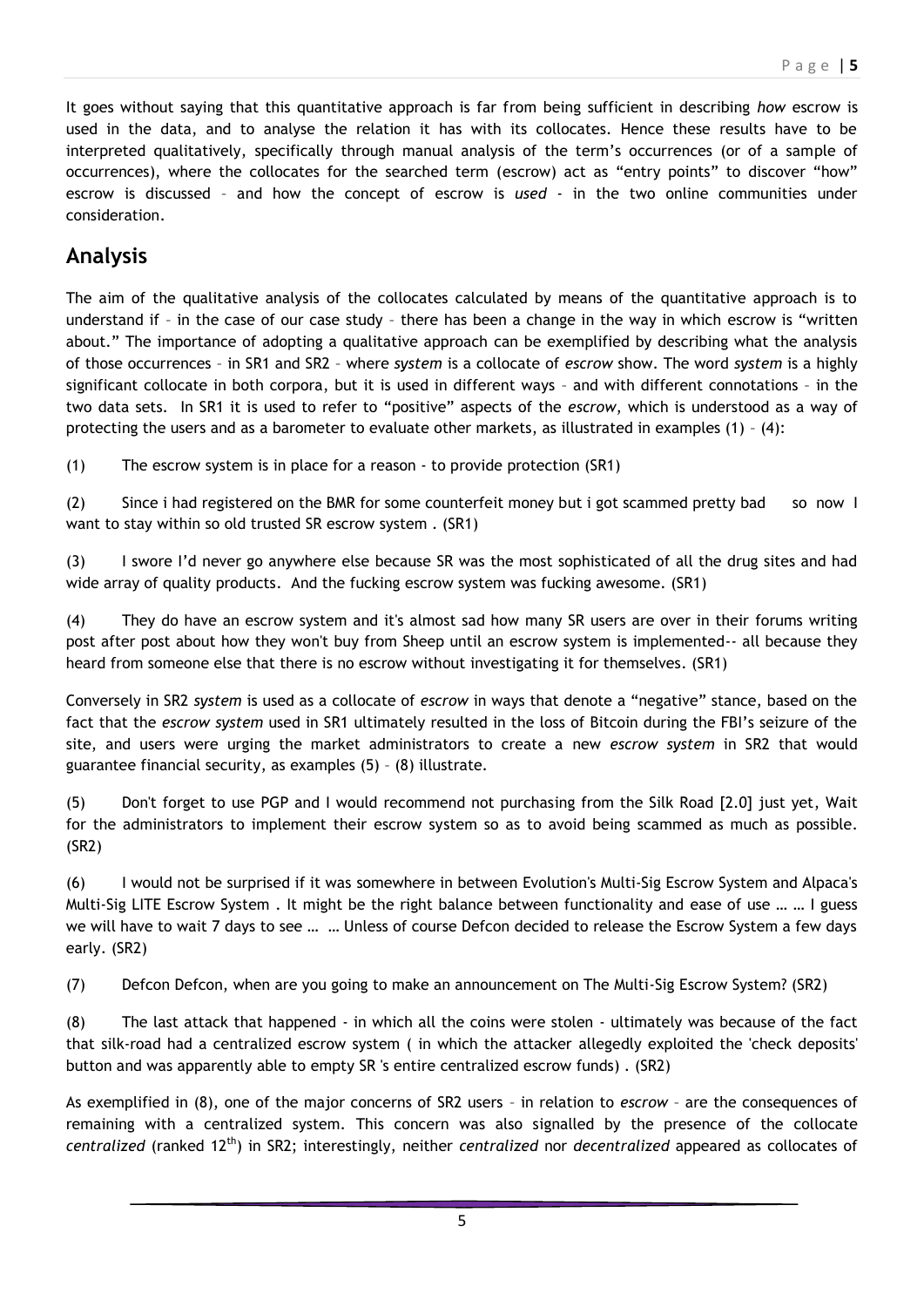*escrow* in SR1. In SR2 *centralized* was used to denote a 'highly negative' connotation, particularly after the seizure of SR1 and the scam on SR2:

(9) Silk Road will never again be a centralized escrow storage. This week has shown the collateral damage we can cause (SR2)

(10) From this point forward DO NOT trust markets with centralized escrow. Use multi-signature transactions whenever possible, with trusted third parties as escrow providers. (SR2)

(11) Statistically speaking, almost all centralized escrow markets eventually end up ripping off everyone for all the coins. (SR2)

(12) The marketplace will relaunch as no-escrow . We will not re-implement escrow unless it is multisignature and decentralized to multiple escrow providers (trusted mediators with feedback just like vendors). Never buy from a market which uses centralized escrow again. You will only get hurt no matter how honest the team is. (SR2)

(13) Buyers: do not purchase using centralized escrow. Use markets which have implemented multi-signature, or only purchase with No-Escrow ( FE ) from VERY trusted vendors. (SR2)

(14) How do you know that they won't suddenly decide to take all of the coins like ALMOST EVERY OTHER MARKET with centralized escrow has done? I don't, but I'm not gonna just abandon everything out of fear ... (SR2)

Therefore, both positive and negative views towards *escrow* were identified in SR2 but - as noted by Horton-Eddison and Di Cristofaro<sup>13</sup>- in different time-periods. The analysis showed that an upwards shift occurred around  $13<sup>th</sup>$  February 2014, coinciding with a major theft of Bitcoins (SR2b), but had nevertheless started earlier after the seizure of the first Silk Road (SR2a). The identification of these shifts was made possible by both the qualitative analysis and the adoption of filtering techniques (based on the messages' metadata) for the quantitative results. The data showed that the stance that users had towards *centralized escrow* in SR2 clashed with the one that users had in SR1; examples of the latter are provided by the collocate *protection* (SR1, rank 24th). The collocation *escrow* + *protection* had a 'positive' connotation in SR1, where users described the safety benefits that the *escrow* system provided:

(15) The EU vendors just seem so dodgy with weird things going on ie amsterdamshop, planta etc. North America has far superior buds at far superior prices but you don't get the protection of escrow or refunds that north american buyers get , that is understandable. (SR1)

(16) SR policy says that you should never FE, as the escrow system is protection for both you and the seller. (SR1)

(17) SR is a business, and they get no commission on bank transfers, not to mention you have no escrow protection with a bank transfer. (SR1)

(18) You do want the protection of escrow don't you? Haven't you seen how many scammers there are on here? (SR1)

The use of *protection* as collocate of *escrow* in the broader SR2 data (rank 31<sup>st</sup>) revealed an increasingly suspicious attitude on behalf of the users, who either condemned the 'old centralized system' or doubted the way in which SR2 administrators were dealing with 'escrow protection' in light of escrow's perceived failures:

 $\ddot{\phantom{a}}$ 

<sup>13</sup> Horton-Eddison, M. & Di Cristofaro, M, *Hard Interventions and Innovation in Crypto-Drug Markets: The escrow example*, GDPO Policy Brief No.11, GDPO, Swansea, June, 2017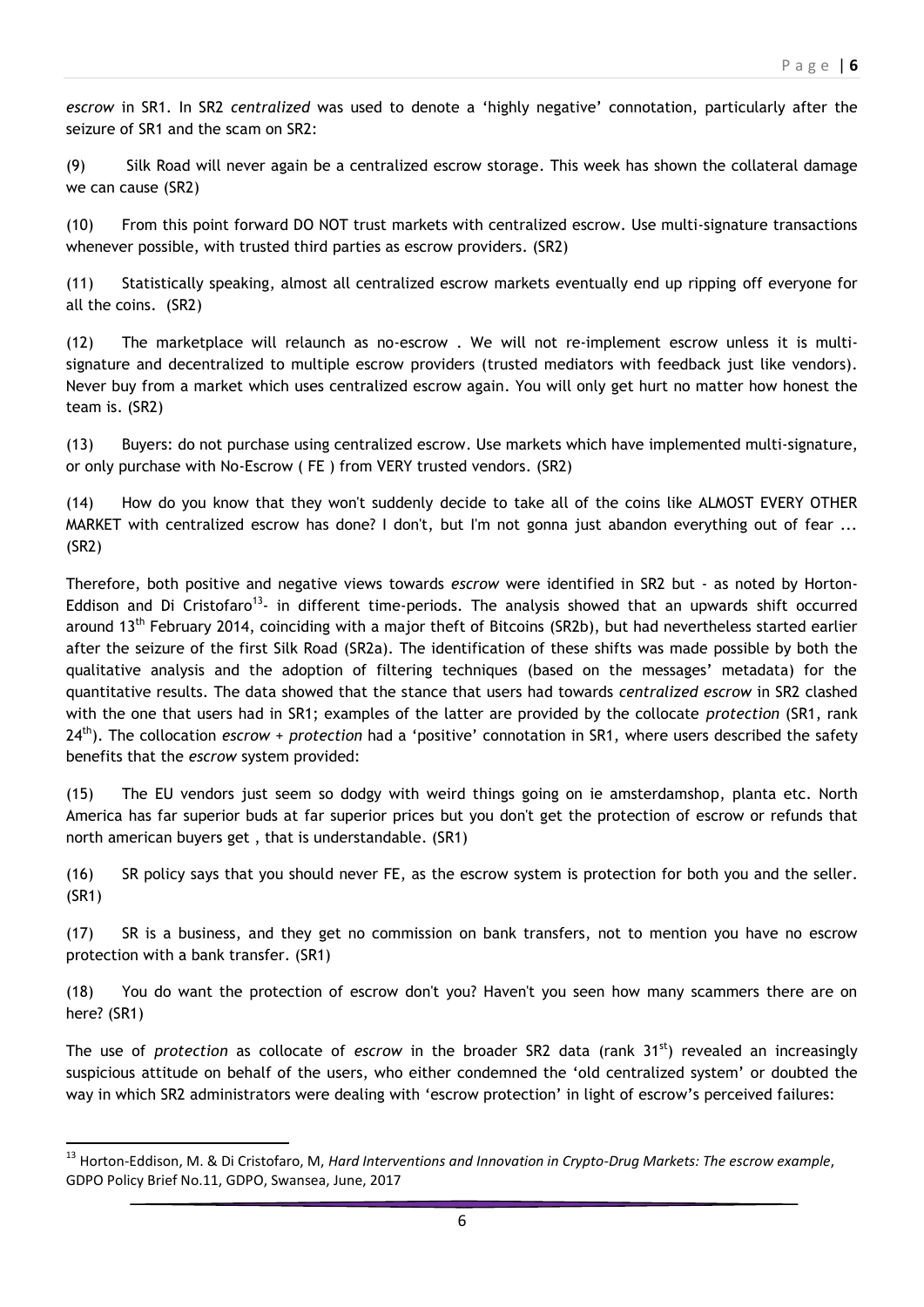(19) This shows the fact that their is no protection via escrow for buyers right now. All escrow will do right now is hold the coins in limbo for 17 or whatever days it is. At that point those coins become the vendor's . IF SR [2.0] updates it's shit and actually starts assisting disputes, this changes things a bit - but currently that's not the case. (SR2)

(20) if your dealing with a trusted vendor FE is only going to make it impossible for the customer to try to scam FE'ing was never promoted on any marketplace and basically "voided the warranty" - your escrow protection was obviously lost and the administrators of the market have no responsibility in resolving any disputes. (SR2)

## **Summary**

Our analysis has shown a way to approach large sets of textual data to understand how a given topic (*escrow* in this case) is discussed in online communities. This topic was used as a way to understand how financial transaction *trust* was built in the Silk Road and Silk Road 2.0 online communities. The data was collected by extracting the messages that were posted on the two websites forums, and was analysed by adopting the CADS methodology. This involved the adoption of quantitative (statistical) procedures as a way to funnel down salient aspects of the dataset, allowing the researchers to qualitatively interpret and understand vast amounts of language data (while avoiding the dangers of attributing qualitative values to quantitative results without further interpretation). As showcased in this paper (see Horton-Eddison and Di Cristofaro for details<sup>14</sup>), the methodology made it possible to compare the users' attitudes toward the use of an *escrow* system, and to identify a shift (from positive to negative attitude) as a consequence of an extra-linguistic events, such as law enforcement operations and the later Bitcoin theft. This paper has demonstrated how the CADS methodology can be applied to understand and interpret how their members "talk about" a specific topic by directly engaging the linguistics aspects and findings within a public policy framework. The interdisciplinarity of the methodology has led to the identification of precise real-life events which brought about sudden and inverse shifts in how the users of the community related to the topic under examination, and in so doing, helped identify innovation trends in the communities of study.

#### **ACKNOWLEDGEMENTS**

The authors would like to thank Professor Dave Bewley-Taylor, Director of the Global Drug Policy Observatory, Research Institute of Arts and Humanities, Swansea University, and Professor Nuria Lorenzo-Dus, English Language and Applied Linguistics, Swansea University for comments on earlier drafts of this Situation Analysis. Thanks also for insightful feedback and comments received from the participants of the roundtable on 'Cyber-Trust in Crypto-Drug Markets: Implications for Policy and Policing' held at the International Institute for Strategic Studies, 4<sup>th</sup> April, 2017.<sup>15</sup> The authors would also like to thank the CHERISH-DE initiative for supporting this research. Any errors of fact or interpretation remain with the authors.



 $\overline{a}$ <sup>14</sup> Horton-Eddison, M. & Di Cristofaro, M, *Hard Interventions and Innovation in Crypto-Drug Markets: The escrow example*, GDPO Policy Brief No.11, GDPO, Swansea, June, 2017

<sup>&</sup>lt;sup>15</sup> For an account of the event, see Juan Fernandez Ochoa 'Trust in the Crypto-Drug Markets' http://gdpo.swan.ac.uk/?p=466